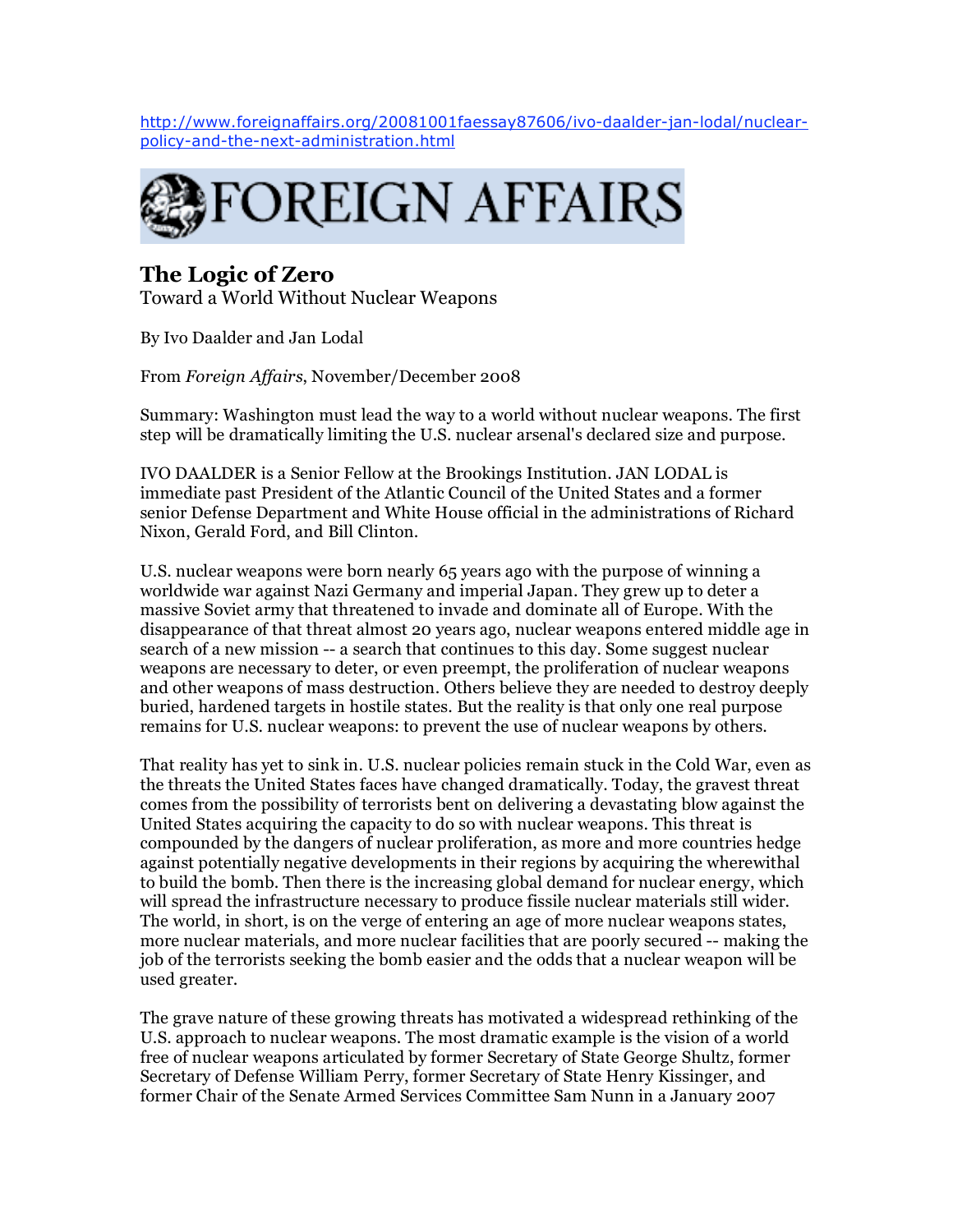Wall Street Journal op-ed. Their vision has since been endorsed by no less than twothirds of all living former secretaries of state, former secretaries of defense, and former national security advisers. Both Barack Obama (D-Ill.) and John McCain (R-Ariz.) have expressed support for it as well. Given this remarkable bipartisan consensus, the next president will have an opportunity to make the elimination of all nuclear weapons the organizing principle of U.S. nuclear policy.

Setting a vision of this kind is vitally important, but it is not enough. What is also needed is a strategic logic that explains how the world can get there from here. It involves four major steps, each difficult but feasible. First, Washington must establish as official policy the limited purpose of U.S. nuclear forces: to prevent the use of nuclear weapons by others. Other purposes are no longer realistic or necessary for the United States. Second, given this limited purpose of its nuclear weapons, the United States should reduce its nuclear arsenal to no more than 1,000 total weapons. This would be more than enough to convince anyone that the United States possesses the capacity to respond to any use of nuclear weapons with devastating effect. Third, the United States must work to put in place a comprehensive international nuclear-control regime that goes well beyond the present nonproliferation regime's accounting and monitoring of nuclear materials. It must include all fissile materials and provide an airtight verification system to enable the world to move from thousands of nuclear weapons to hundreds, to tens, and ultimately to zero.

Finally, Washington must launch a vigorous diplomatic effort to convince the world of the logic of zero -- and of the benefits of taking the difficult steps necessary to get there. This effort should start with its closest and most important allies, then include other nonnuclear states who have long called for such an initiative, and ultimately encompass all nuclear states. U.S. leadership of this international effort will be crucial. And a willingness to act boldly to reduce its own reliance on nuclear weapons and drastically cut its own arsenal can give Washington the credibility necessary to succeed.

## THE NUCLEAR LEGACY

The magnitude of this challenge is enormous -- not least because the world today is awash in nuclear weapons and nuclear-bomb-making materials. There are still more than 25,000 nuclear weapons in the world, with Russia and the United States accounting for over 95 percent. There are also nearly 3,000 tons of fissile material -- enough to produce over 250,000 nuclear bombs -- stored in more than 40 countries. This nuclear legacy is the result not only of the Cold War but also of the failed nuclear policies that successive U.S. administrations have pursued since the Cold War ended. The United States' force posture and deployments have changed greatly in the past 20 years, but its nuclear policies and thinking have remained essentially unchanged.

As the Soviet Union came apart at the start of the 1990s, there was some hope that new thinking about nuclear policy might emerge in its wake. President George H. W. Bush understood that the disappearance of a mortal enemy meant that nuclear weapons could play a much smaller role, and he ordered the unilateral elimination of 5,000 short-range nuclear weapons deployed in Europe and Asia and aboard the U.S. Navy's surface fleet. He also drastically cut back the number and readiness of U.S.-based strategic weapons, including taking all bombers off alert. Soviet and then Russian leaders committed to matching these reductions, and Moscow and Washington agreed to negotiate further drastic cuts in strategic weapons.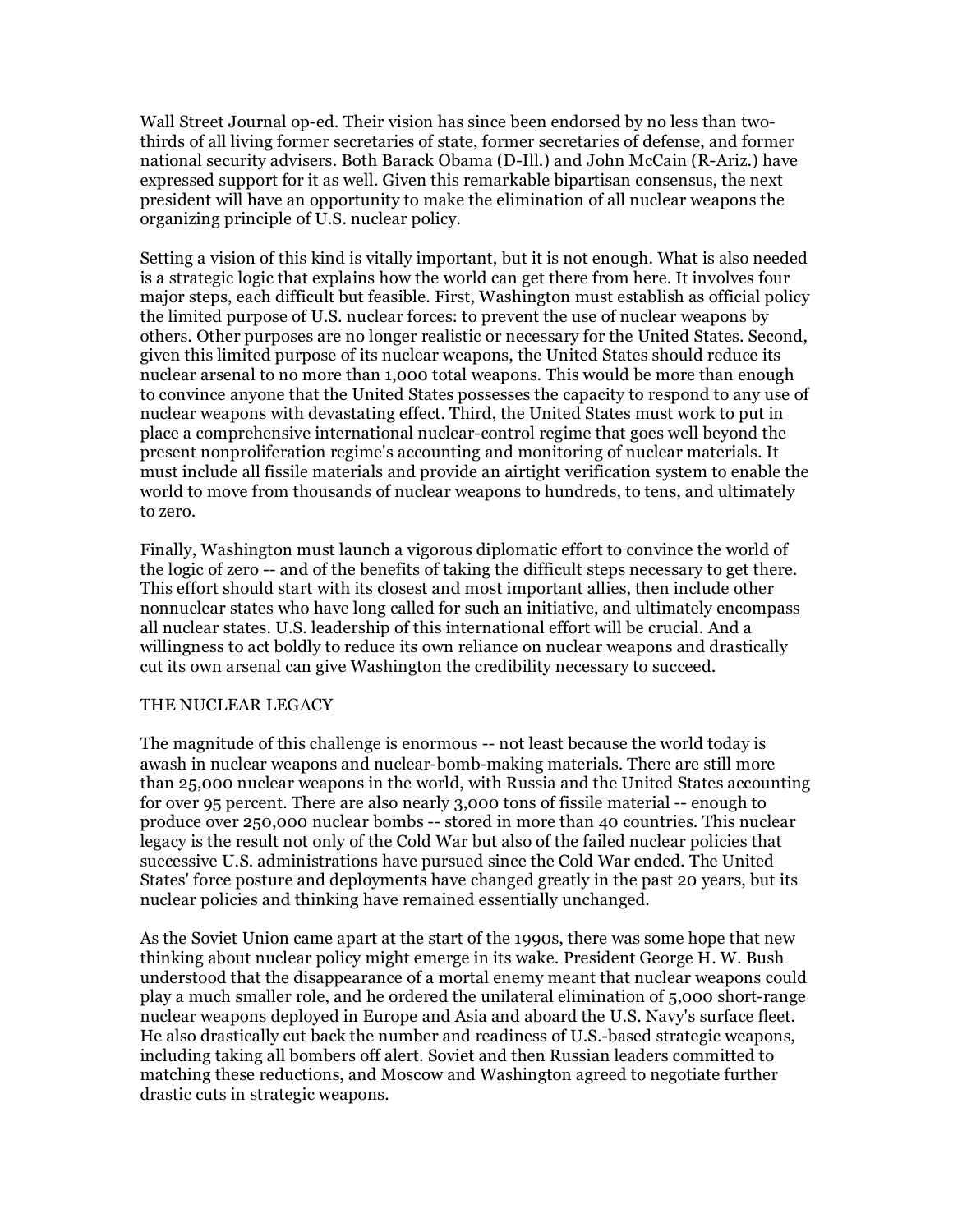When Bill Clinton came into office, the stage had been set for a fundamental rethinking of U.S. nuclear policy. The means to that end was supposed to be the top-to-bottom Nuclear Posture Review. Unfortunately, the review proved a disappointment. Although further reductions in U.S. strategic forces were possible, the Pentagon concluded that the United States needed to maintain a huge number of nondeployed weapons as a hedge against the possibility of political and strategic reversals in Russia. Moreover, rather than further limiting the declared purpose of nuclear weapons, the Clinton administration expanded it by stating explicitly, for the first time, that U.S. nuclear weapons would be used to deter or respond to chemical or biological attacks on the United States or its allies.

On the campaign trail in 2000, George W. Bush promised to "leave the Cold War behind [and] rethink the requirements for nuclear deterrence." But once in office, he did so in a way that sought to expand, rather than contract, the role of nuclear weapons in U.S. national security strategy. His administration abandoned the decades-long effort to maintain a "firewall" between nuclear and conventional weapons. It reconceptualized the nuclear triad that had long distinguished between the ground-, air-, and sea-based legs of the strategic force so that it now consisted of nuclear and conventional offensive strike systems, defensive systems, and a revitalized defense infrastructure. To support the offensive leg, the administration sought to develop new types of nuclear weapons to target deeply buried sites and reduce collateral damage. And although it committed to reducing U.S. strategic forces to 1,700-2,200 operationally deployed weapons, the Bush administration also argued that the United States needed to retain a reserve force of many thousands more nuclear weapons.

Now, nearly two decades after the end of the Cold War, the United States still has a nuclear force posture that, even with fewer nuclear weapons, retains all of the essential characteristics it had during the Cold War. Thousands of weapons remain deployed, many ready to be used at a moment's notice. Many more weapons are retained in reserve. Official doctrine still assigns nuclear weapons "a critical role" in the nation's defense, describing them as providing "credible military options to deter a wide range of threats, including [weapons of mass destruction] and large-scale conventional military forces."

The problem with this policy is that it fails to deal with the real threats the United States now faces -- nuclear terrorism and the further spread of nuclear weapons and technology. If anything, it makes those threats more dangerous. A nuclear arsenal of many thousands of weapons will do nothing to deter terrorists from using a nuclear bomb should they acquire one; indeed, the more nuclear weapons there are in the world, the more likely it is that terrorists will get their hands on one. Nor does current U.S. nuclear policy do anything to discourage further proliferation. After all, how can Washington expect to persuade other countries to forgo the very capabilities that the U.S. government itself trumpets as "critical" to national security? The nuclear status quo is clearly untenable. The United States needs to change its nuclear thinking and policies and bring them into line with the changed threats it now confronts.

## THE UNITED STATES MUST LEAD

The first step on the road to zero is simply recognizing that U.S. nuclear weapons policy must change. The next president should announce that from here on out, the sole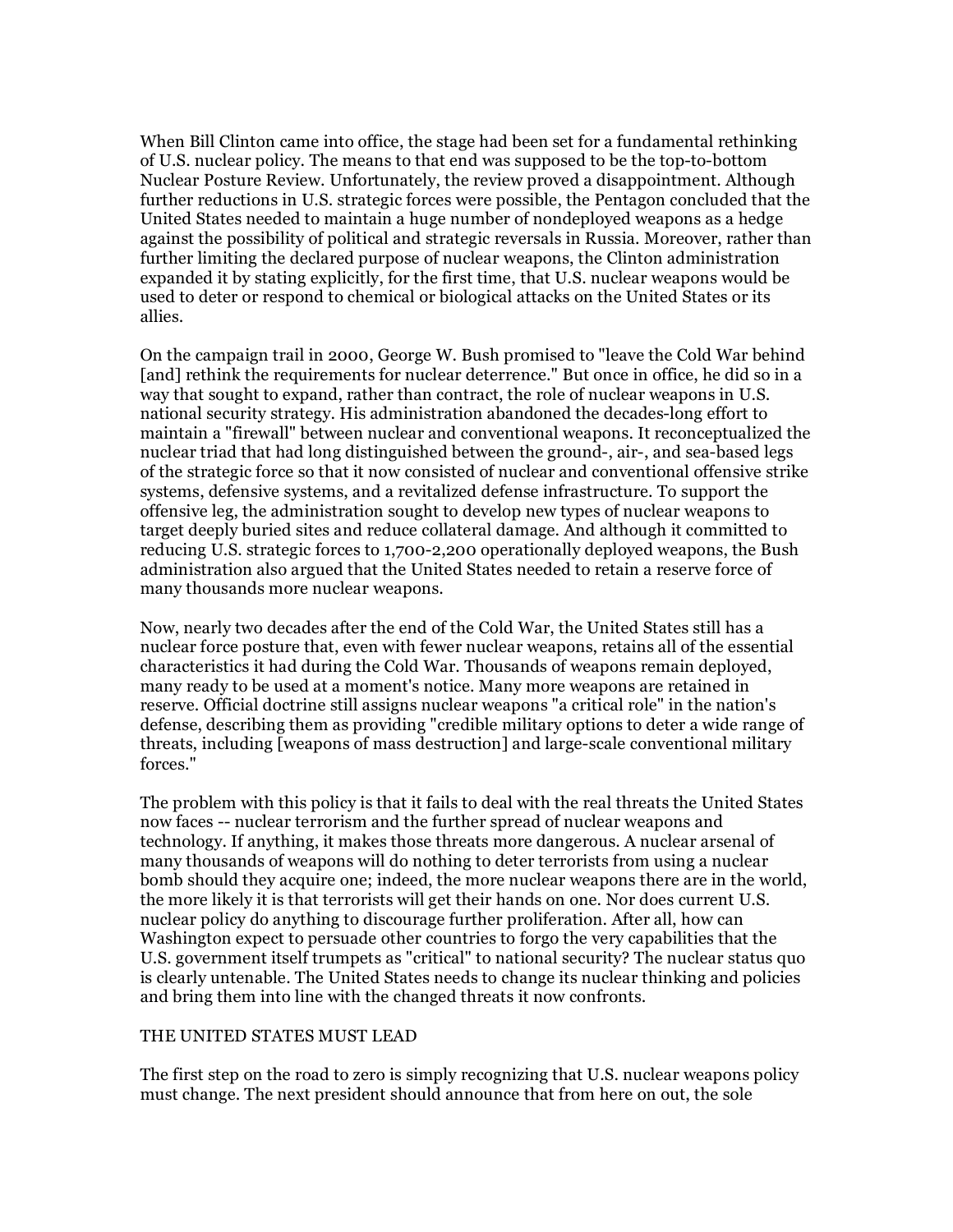purpose of U.S. nuclear weapons will be to prevent the use of nuclear weapons by others. Many Americans already assume that the United States retains nuclear forces only to prevent a nuclear war. But in reality, such a policy pronouncement would represent a radical departure. Throughout the nuclear age, the United States has deployed nuclear forces for many additional purposes as well: winning wars, destroying difficult targets, deterring superior conventional forces, preventing the proliferation of nuclear weapons. But with the end of the Cold War and the development of new conventional technologies, these purposes have become increasingly irrelevant. The United States no longer faces the existential threat to its security that the Soviet Union once posed. And its current conventional military power is more than sufficient to defeat any other conventional military force.

Preventing the use of nuclear weapons by other countries is far from a trivial purpose for U.S. nuclear weapons. There is no way to defend reliably against a nuclear attack from the missiles or aircraft of a hostile state; such an attack can only be deterred through the certainty of devastating retaliation. Accordingly, so long as others have nuclear weapons, the United States must maintain a viable nuclear deterrent.

But deterring a nuclear strike requires many fewer weapons than a nuclear "warfighting" force, provided the delivery systems can survive a surprise attack. Indeed, if the United States were to adopt a policy that explicitly limited the purpose of nuclear weapons to preventing their use by others, then it could drastically reduce its nuclear inventory to a total of 1,000 weapons -- down from the 7,000 or so weapons it has today. This total should include all nuclear weapons -- no matter whether they are deployed or held in reserve, carried by long-range missiles or short-range fighters, have high yield or low yield. Regardless of these distinctions, if one of them were ever to go off, the consequences for the course of world history would be profound, even incalculable.

Why 1,000 total weapons and not some other number? One thousand weapons would be sufficient to leave no one in doubt that the United States retains the ability of devastating retaliation in the case of a nuclear attack. The most significant such possibility would be Russia's threatening to strike the United States, as it did during the Cold War. But even then it was widely agreed that 400-500 weapons on target would assuredly destroy the Soviet Union's vast economic and military potential. Today, 1,000 weapons -- of which close to two-thirds could be deployed, on station, and survivable against any attack - would provide such a retaliatory capability in extremis.

The United States also needs to rethink the planning process for using nuclear weapons and to restructure its nuclear operations. There has long been great concern about U.S. and Russian nuclear forces being on hair-trigger alert, ready to fire at a moment's notice. It is indeed critical that the risk of accidental use or miscalculation be eliminated, but the alert rate is less the problem than are plans to launch a nuclear strike quickly during a crisis, including on receiving warning of an attack, in order to ensure the survivability of the forces or deny an opponent the ability to launch additional strikes.

To eliminate the need to ever make a decision to launch nuclear weapons before the situation is completely clear, the bulk of U.S. nuclear forces should be deployed at sea, where they are invulnerable while on patrol and could ride out any attack. The United States should also retain a few weapons for delivery by aircraft, both because such weapons can be more flexibly and quickly targeted than missiles and because they can be deployed in ways that demonstrate the continued U.S. commitment to the security of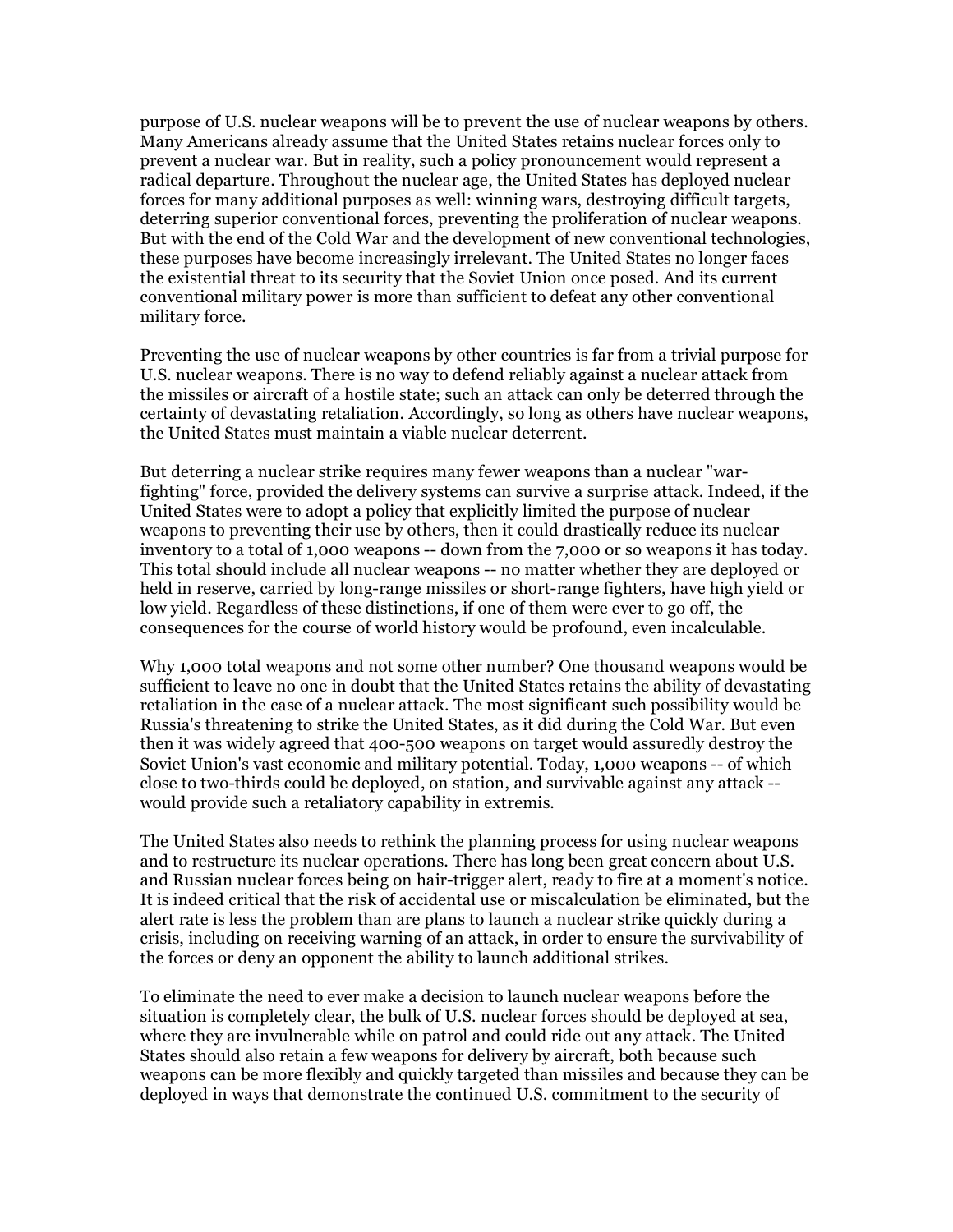others. But the United States no longer needs land-based missiles, which, because of their inherent vulnerability, confront the president with a use-them-or-lose-them dilemma he can do without. Instead of preparing to launch weapons on warning, when under attack, or in prompt retaliation, the United States needs forces and planning that would enable any president to decide on retaliating at a time of his or her choosing. Rather than having just minutes or hours, the president should have days or weeks to make that decision.

Washington should make these changes in its nuclear force posture regardless of whether Russia agrees to adopt the same path. Despite some of its more recent actions, such as its ruthless invasion of Georgia, Russia is not a military threat to the United States. Its conventional forces are years behind U.S. technology. And in the worst case of a severe escalation of tensions, 1,000 weapons would provide a powerful deterrent and adequate time to make any necessary enhancements to U.S. military capabilities. Nuclear parity may have made sense during the Cold War, when Washington faced the daunting challenge of deterring an armored attack on Europe by a superior Soviet conventional force. It makes no strategic sense today.

### REGIME CHANGE

Such a dramatic change in U.S. nuclear weapons policy would help restore the credibility of Washington's efforts to combat the proliferation of nuclear weapons and materials. This newfound credibility should make it possible to achieve much-needed progress on the nonproliferation agenda: negotiating a verifiable end to the production of fissile material for weapons purposes, securing the early ratification and entry into force of the Comprehensive Nuclear Test Ban Treaty, and strengthening the inspections provisions of international safeguards agreements undertaken by the International Atomic Energy Agency (IAEA). Still, these steps, even taken together, would not be sufficient to start on a path to zero. That would require putting in place a comprehensive nuclear-control regime that could effectively account for and monitor all fissile and weapons-grade materials (whether used for military or civilian purposes) during the many years it would take to get to zero -- and then after all nuclear weapons had been eliminated.

The Nuclear Nonproliferation Treaty (NPT) was intended to serve this role, but it has proved inadequate in a number of respects. India, Israel, and Pakistan never accepted the treaty, and they were therefore able to sidestep the world's nuclear-control system with relative ease. North Korea and Iran signed the treaty but then used their safeguarded nuclear power and research programs to develop the wherewithal to make the bomb. Pyongyang withdrew from the treaty in 2003 and then made the remaining short leap to testing a nuclear device. Tehran has been caught working on a weapons program and is enriching uranium, defying the demands of the IAEA and the UN Security Council to suspend these activities. There is no doubt that Iran has the capability to develop a nuclear weapon within the next few years.

The fundamental weakness of the NPT is that it permits a country to produce enriched uranium and plutonium, the only two materials from which a nuclear weapon can be fashioned, as long as it does so as a declared part of its civilian nuclear program. For many years, this was thought to be acceptable because the technical challenges involved in moving from possessing the capacity to operate a power plant to being able to build a nuclear weapon were substantial (and kept largely secret by the established nuclear powers). But all this has changed. Centrifuge enrichment of uranium and the separation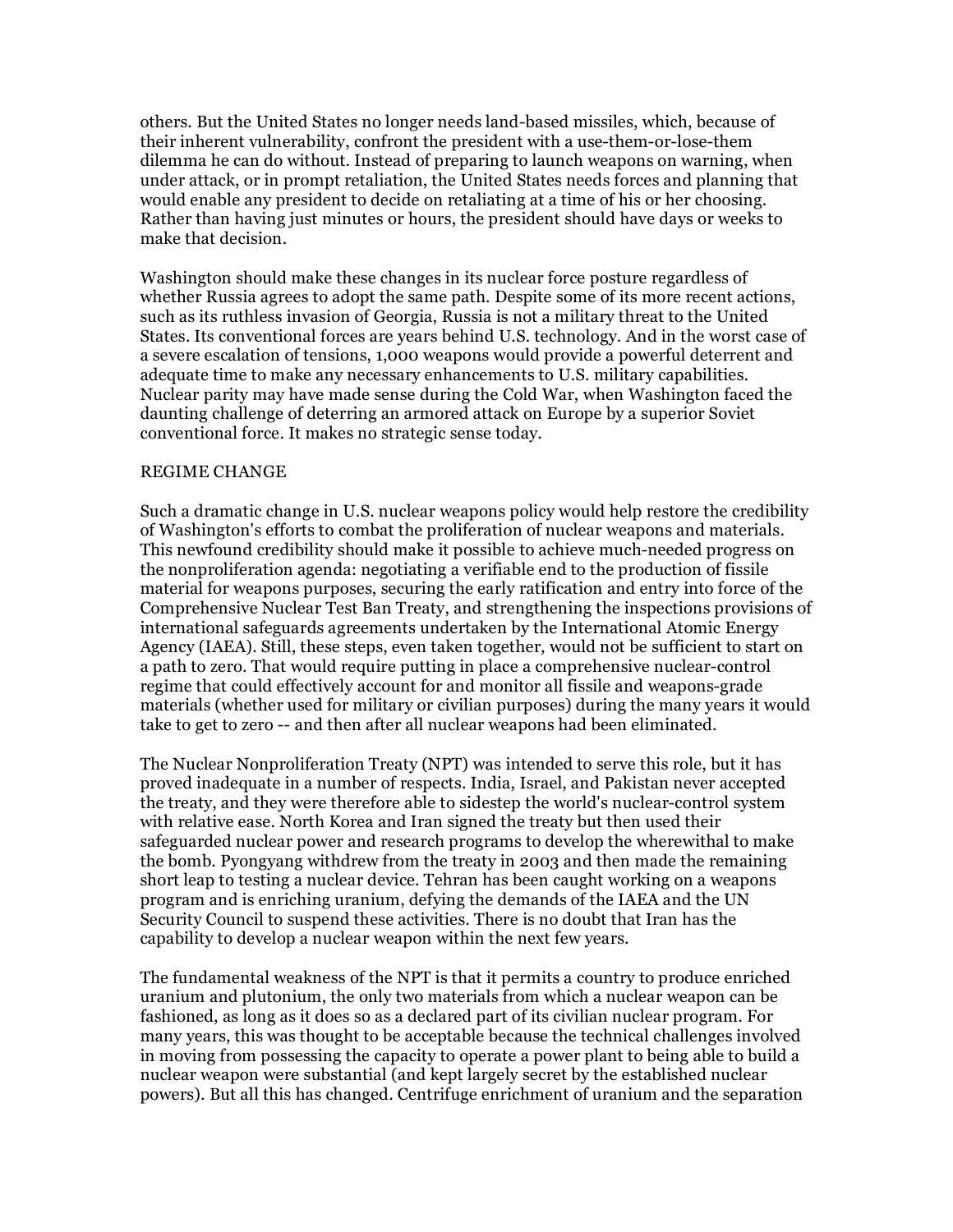of plutonium from the spent fuel produced by a nuclear power plant are technologies that are now widely understood and publicized. Once a few kilograms of the necessary material, whether enriched uranium or plutonium, are available, fashioning it into a device that could explode with catastrophic consequences is not beyond the capacity of any determined group of individuals with access to substantial resources.

Accounting for and controlling the fissile materials that are produced or otherwise available is therefore the only secure method of ensuring that new bombs will not be developed -- and this is about to become even more difficult. Increased pollution, rising gas prices, depleted sources of oil supply, and global warming are fueling a growing demand for nuclear energy, including in many countries where antinuclear sentiment has long been very strong. The International Energy Agency has called for 1,400 new nuclear power reactors by 2050. As new reactors are built, more nations will insist on developing their own nuclear fuel cycle to enrich uranium for the sake of self-sufficiency. Facilities built to enrich uranium to the level needed to power a civilian reactor are essentially the same as those needed to produce weapons-grade uranium. Plutonium, the other bomb-making material, is a natural byproduct of producing nuclear energy, and it can be separated from power-plant waste ("spent fuel") through reprocessing -- a practice that is permitted under the NPT so long as it is done under IAEA safeguards. Once the facilities necessary to produce highly enriched uranium or separate plutonium are in place, only months are necessary to turn a permitted peaceful nuclear capability into a nuclear weapons capability.

Currently, the international accounting and verification systems that are mandated by the NPT can detect even small diversions of nuclear bomb material from civilian facilities. This was demonstrated by the success of UN weapons inspectors in Iraq after the 1991 Gulf War. Within a year, they had uncovered a highly sophisticated and diverse nuclear weapons program. More recently, microscopic traces of highly enriched uranium were detected on documents provided by North Korea -- presumably as a result of the documents merely being in the proximity of the material.

But whatever its technical capabilities, the IAEA is understaffed and woefully underfunded, has limited authority to inspect suspect sites, lacks jurisdiction over much of the world's fissile material, and has no mandate to control the "breakout" capability derived from peaceful uses. The five declared nuclear states (China, France, Russia, the United Kingdom, and the United States), which possess the vast bulk of the world's fissile material, are not subject to international inspections (although the last two have voluntarily placed a few of their civilian sites under IAEA safeguards). Nor are the nuclear programs of the four nuclear states that do not accept the NPT regime (India, Israel, North Korea, and Pakistan) adequately safeguarded. Iran's nuclear program is technically under safeguards, but Tehran is not fully cooperating with the IAEA. There is also a very large amount of fissile material remaining in nuclear weapons themselves, as well as smaller amounts of material used in medical and research facilities, which is not covered by IAEA safeguards.

In order for the world to get anywhere near the point at which those states that have nuclear weapons would be willing to give them up, it will be essential to have in place a system of airtight accounting and monitoring of all fissile material around the globe -- no matter where it is located or what its purpose. A universal regime to account for and control fissile material of any kind would also have the added benefit of reducing the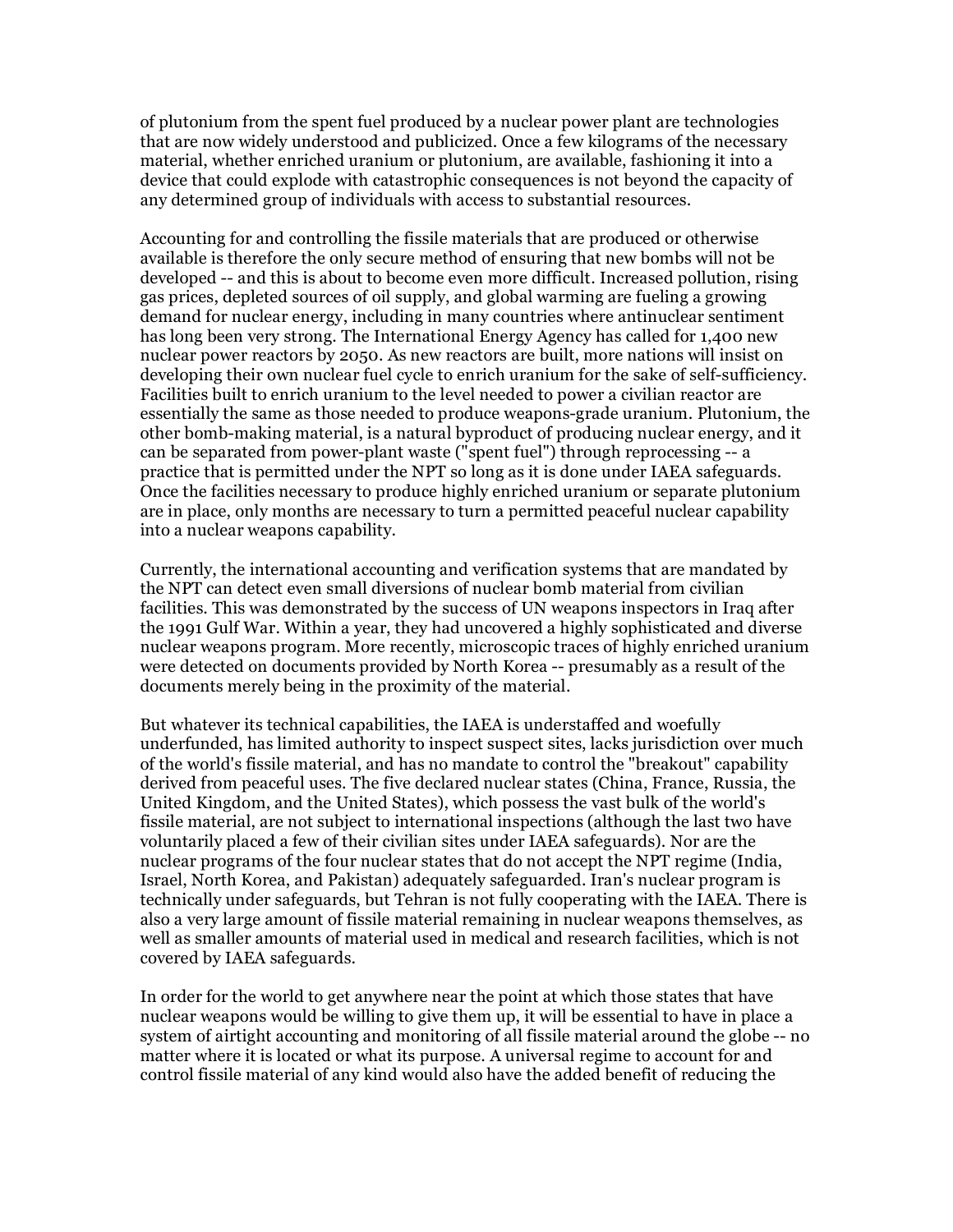possibility that terrorists, who cannot build enrichment or reprocessing facilities of their own, could get their hands on the material necessary for manufacturing a nuclear device.

Once such a regime were in place and operating, the final steps in the process of abolishing all nuclear weapons would become, for the first time, not only feasible but also relatively straightforward. Since the regime would account for all fissile material either already fashioned into weapons or capable of being used to make a weapon, there would be complete transparency concerning all nuclear weapons inventories -- actual and potential. If a state failed to eliminate a weapon and refashion the fissile material into a safe form, inspectors would know it. Catching cheating in the final reductions would be the same process as verifying compliance with the regime once all nuclear weapons had been eliminated.

To be sure, this regime would be unlike anything the world has ever attempted (although the verification procedures of the global ban on chemical weapons come close). The cost of operating an international organization tasked with enforcing such a regime (presumably built on the IAEA) would be many times what is being spent on inspections and safeguards today. The regime would have to cover not only those countries with declared nuclear facilities but all countries -- whether they have nuclear weapons, facilities that produce fissile material, nuclear power plants, or none of these. And it would have to apply to both publicly and privately owned facilities. Its inspection mechanisms would seriously infringe on existing expectations of confidentiality and freedom of action, both for businesses and for governments (although fundamental rights must and could remain protected). Strong complaints would come from industry regarding the costs of compliance and the risk to intellectual property, and the nuclear weapons states would initially insist on protecting their nuclear weapons secrets.

But these objections are small compared to the benefits of having a comprehensive regime. Even the direct economic costs are likely to be low in comparison to the economic savings resulting from the elimination of nuclear weapons -- to say nothing of the overwhelming imperative of eliminating the risk of a nuclear weapon being used.

Putting this control regime in place should start with the United States' accepting its provisions. There would be no harm to U.S. national security from providing the full transparency required given the limited purpose and reduced numbers of U.S. nuclear weapons. The United Kingdom, which has in recent years called for active steps to promote nuclear disarmament, would also likely be a willing partner in starting the process. The technical capabilities and operational procedures could be developed, tested, and improved in just a few countries initially -- with others following suit as confidence in the regime was built.

## ACHIEVING UNIVERSAL ACCEPTANCE

Ultimately, the effectiveness of a comprehensive nuclear-control regime will depend on universal adherence. It can only work if it works equally for all. (The lack of universality has been a major problem of the nonproliferation regime.) The fourth major step, therefore, is to use the shift in U.S. nuclear policy and the imperative of keeping nuclear weapons out of the hands of terrorists as the basis for a vigorous diplomatic effort to rally the entire world behind both the vision and the logic of zero.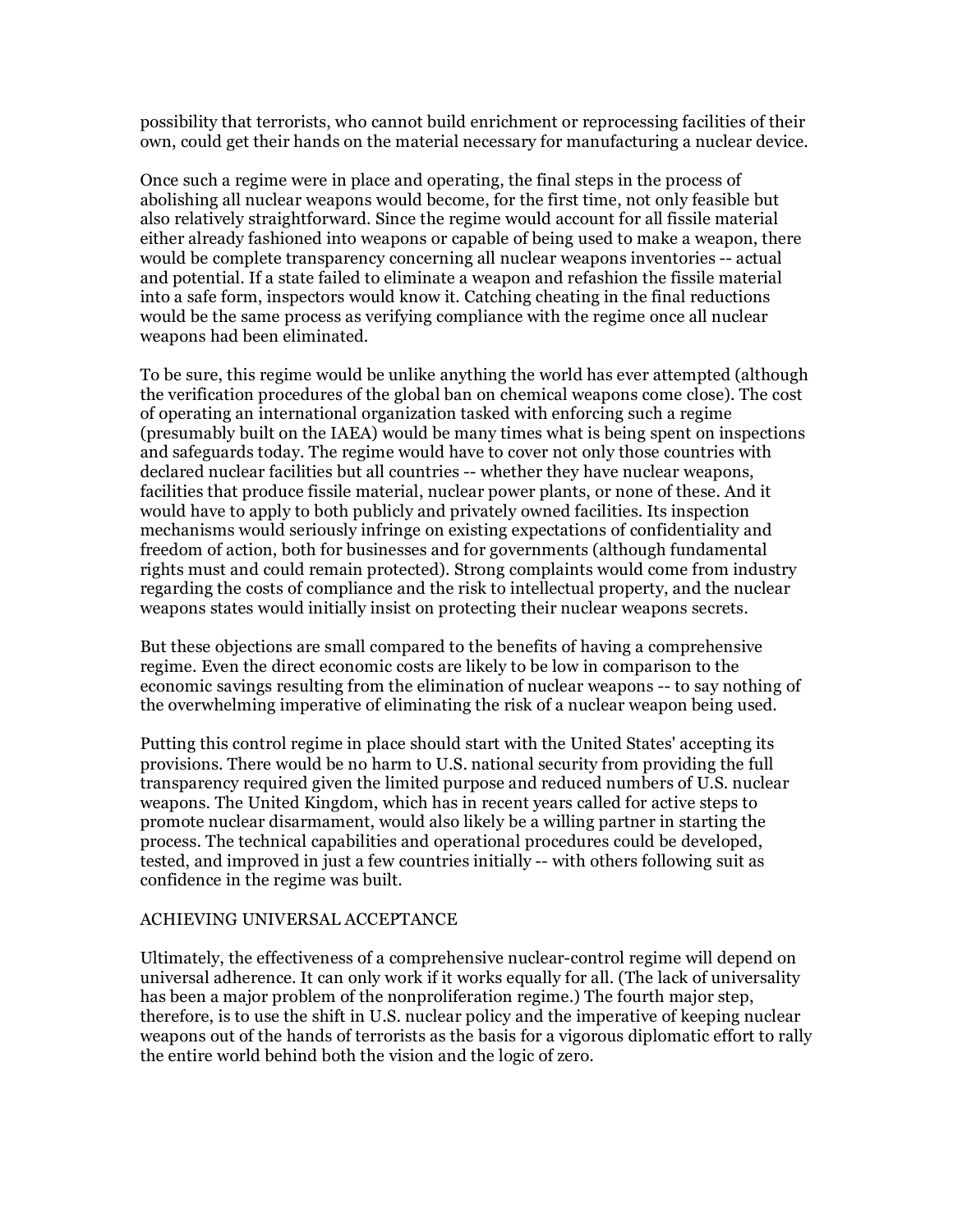The elimination of nuclear weapons is called for in Article 6 of the NPT, so it is not a new goal. Traditionally, two approaches have been stressed. One is to negotiate a treaty that would commit the nations of the world to nuclear disarmament by a certain date. This approach was championed by Indian Prime Minister Rajiv Gandhi 20 years ago, and it has long had many adherents in the UN Conference on Disarmament. Although such an effort can be useful in a normative sense, in practice it puts the cart before the horse. The problem is convincing countries to act in a way that makes a nuclear-weapons-free world possible.

The second approach focuses on Russia, which alone possesses more than half of the world's nuclear weapons stockpile. If Washington and Moscow could agree to reduce their inventories and ultimately eliminate them, the argument goes, then the other nuclear powers would eventually follow suit. But Russia will likely be among the most difficult countries to convince of the logic of zero; these days, Moscow is in many ways moving in the opposite direction. A Russia-first diplomatic strategy would therefore almost certainly doom the effort from the start. An intensive dialogue between the United States and Russia would of course be useful, but it must not be the first condition for success.

Instead, Washington's international diplomacy should aim to create an ever-growing coalition of countries that accept the logic of zero. Success on this will require that more and more countries subscribe to three principles: that a world without nuclear weapons is the only way of guaranteeing that such weapons will never be used, that in the interim the only valid purpose of nuclear weapons is to prevent their use by others, and that all fissile material must be subject to international comprehensive accounting and control. Once a nation has accepted these principles, it has accepted the logic of zero, which implies a willingness to give up its weapons when all others do so as well. A somewhat different diplomatic approach will be needed for each of three groups of countries: the United States' allies, many of which rely on Washington's commitment to their security and defense; those nonnuclear countries that have long sought a nuclear-weapons-free world; and the nuclear weapons states, both declared and undeclared.

The first diplomatic step must be to convince the United States' allies that no change in nuclear weapons policy (before zero is reached) will alter Washington's fundamental commitment to respond to a nuclear attack against an allied nation with a devastating nuclear response of its own. Similarly, it should be made clear that a nonnuclear attack - including with chemical or biological weapons -- against any U.S. ally would trigger a response the consequences of which would far outweigh any benefits an attacker may have hoped to achieve. Once the clarity and certainty of the continued U.S. commitment to their security are clear, the United States' nonnuclear allies are likely to embrace the logic of the course Washington has laid out. Virtually all of them have the capacity to build nuclear weapons but have decided that they would be more secure in a world with fewer, rather than more, nuclear powers. They have also strongly supported the NPT, including its Article 6 commitment to eliminate nuclear weapons. It should not be a big leap for them to accept the three principles behind the logic of zero and join the effort to move toward a world without any nuclear weapons.

Once U.S. allies are on board, Washington's diplomatic attention should shift to the nonnuclear states that have long clamored for greater progress in arms control and disarmament. Countries such as Brazil, Indonesia, Ireland, Mexico, South Africa, and Sweden are important players in the international disarmament field -- and have long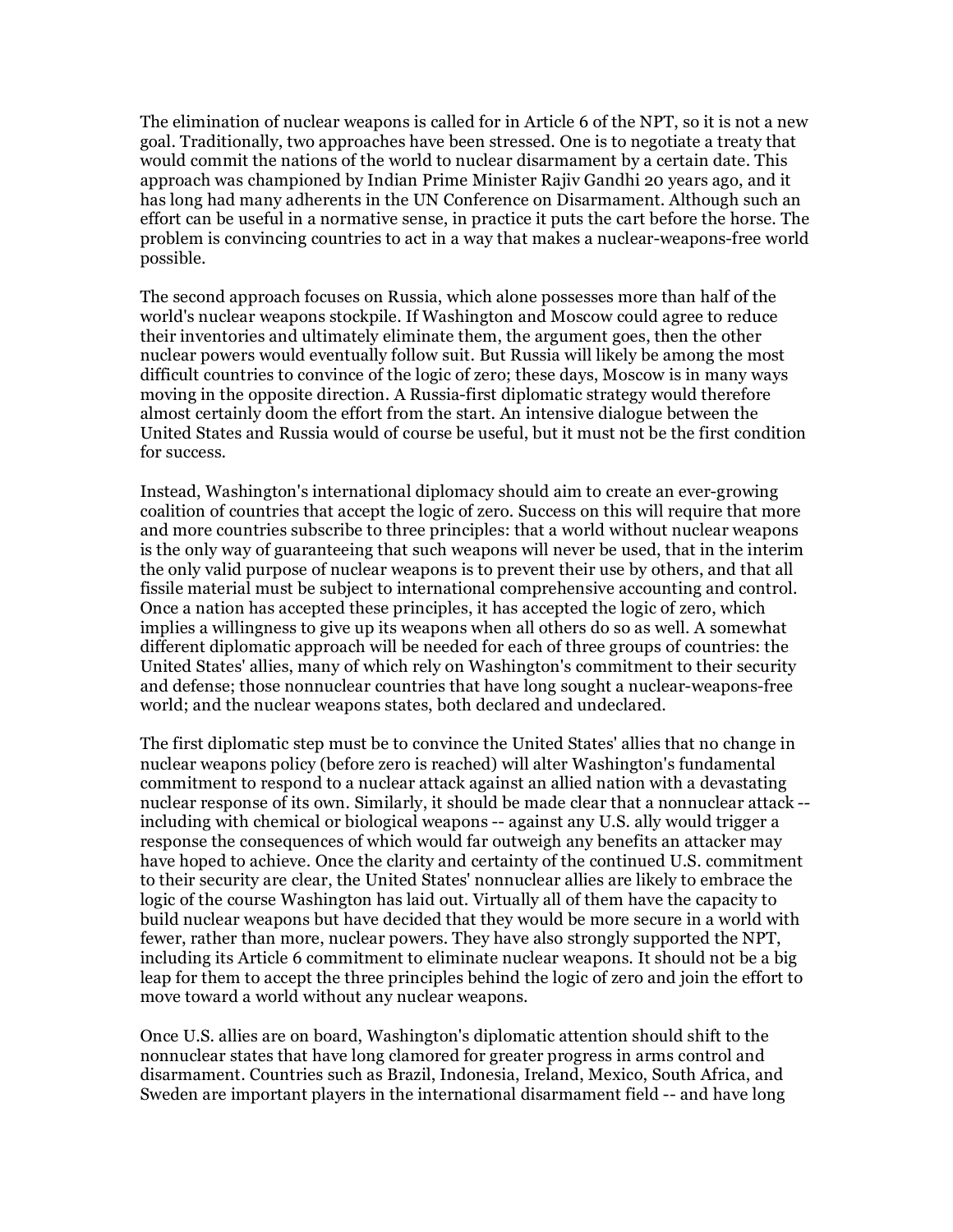accepted the logic of zero -- and they should be natural allies in this effort. Some of them seriously considered acquiring nuclear weapons (and in the case of South Africa actually did) only to conclude that even in the absence of having a formal alliance with a nuclear weapons state, their security would be enhanced if they did not have them. Similarly, the proposed comprehensive nuclear-control regime ought to be attractive to nations that have long complained about the discriminatory nature of the current nonproliferation regime.

With U.S. allies and other nonnuclear countries on board, Washington will have created a broad-based, diverse, and global coalition consisting of the vast majority of the nations in the world. The final diplomatic target will be the nuclear weapons states not already behind the consensus. There is a good chance that two or even three of them will have joined the effort from the beginning. The United Kingdom has, in many ways, already bought into the logic. China and India have both adopted the formal position that they will not be the first country to use nuclear weapons -- essentially an affirmation that they would consider their nuclear capabilities superfluous if others had no nuclear weapons to use against them.

More challenging will be to convince the other four long-standing nuclear powers -- France, Pakistan, Israel, and, of course, Russia. France, which insists on retaining a nuclear force to protect its vital interests against any threat, has firmly embraced the logic of nuclear deterrence rather than the logic of zero. But as other nuclear powers move in a different direction, Paris' ability to remain a holdout will diminish -- as became clear in the 1990s when France finally decided to sign the NPT and, once again, after two last series of nuclear tests, when it signed on to the Comprehensive Nuclear Test Ban Treaty. A democracy like France can remain an international outlier only for so long.

Pakistan developed its nuclear weapons primarily to deter India's nuclear arsenal. (India first demonstrated its nuclear capability with a "peaceful nuclear explosion" in 1974.) Islamabad also relies on its nuclear capability to offset its larger neighbor's conventional forces. But if India were to agree to give up its nuclear weapons -- not unrealistic if China were to agree to do so as well -- Pakistan's need to retain the bomb would greatly diminish. Of course, given India's conventional advantage, Pakistan would be more likely to follow India's example if relations with its larger neighbor were to improve, their differences were settled peacefully, and confidence and trust were being built. But a fundamentally changed nuclear environment could help bring such progress about.

Israel initially developed nuclear weapons out of the fear that its army could be overrun by the vastly larger Arab armies in the region. Today, Israel also faces the prospect of a nuclear-armed regime, Iran, that has openly called for its destruction -- a critical reason to maintain a nuclear deterrent. But if strong pressure on Iran could succeed in reversing its nuclear program, Israel would have much less need for its nuclear weapons. Israel's peace treaties with Jordan and Egypt, for all of their disappointments, have largely eliminated any conventional military threat to Israel's existence, and Israel's own conventional forces, with significant and continuing help from the United States, are now dominant in the region. Israel has also consistently stated -- as recently as this year - - that it favors an agreement that would make the Middle East a zone free of all weapons of mass destruction. As with Pakistan, if Israel can be assured that it will not face any nuclear threat from another state, it should prove possible to convince it to see the merits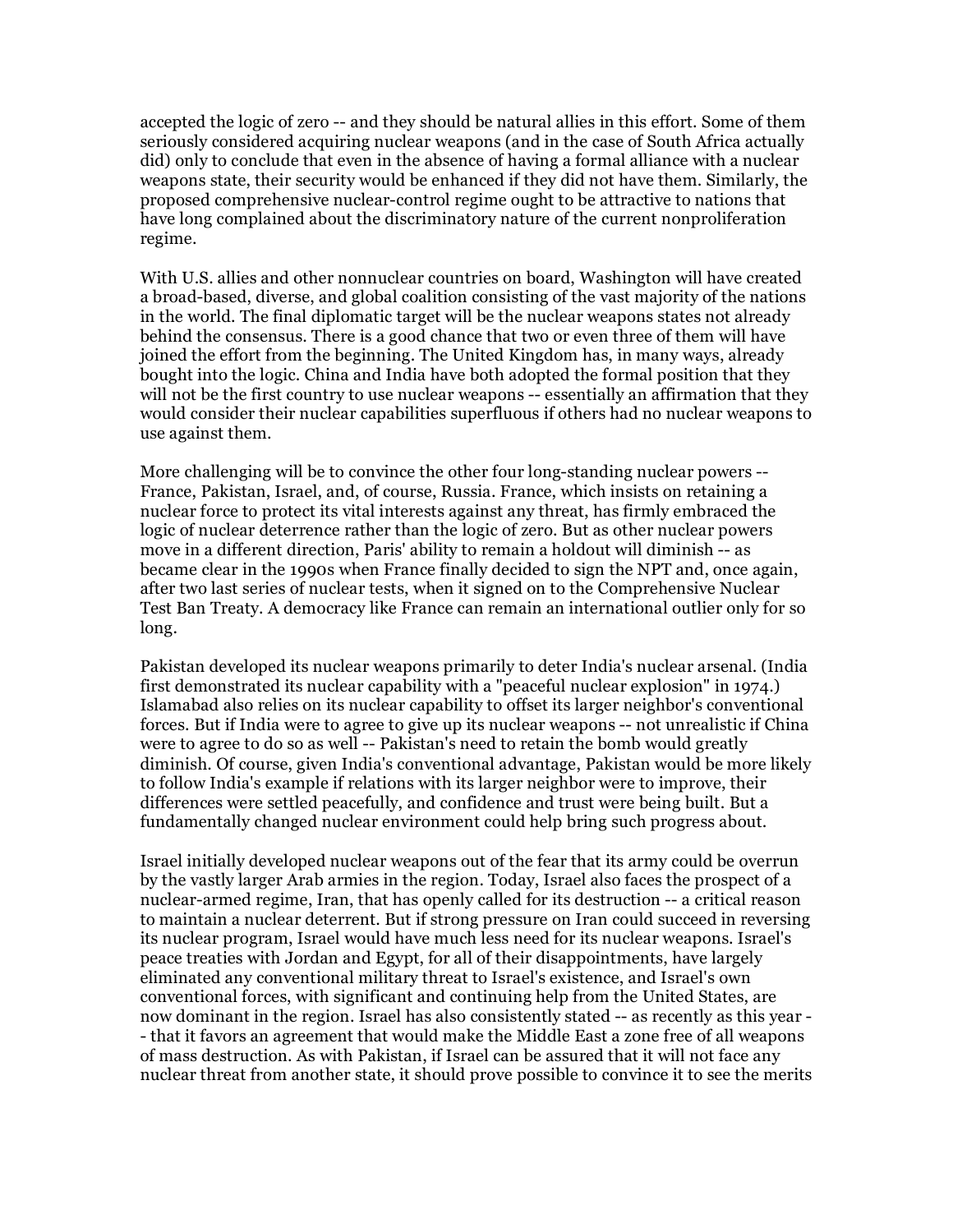of joining a global effort to eliminate nuclear weapons and thus deny terrorists any opportunity to get the bomb.

The final challenge is likely to be Russia, which possesses well over half the world's nuclear weapons and fissile material. Unfortunately, in recent years Russia has begun to reemphasize the importance of its nuclear weapons, as a means both to exert its greatpower status and to compensate for its greatly weakened conventional capabilities. Moscow is devoting more resources to modernizing its nuclear forces and increasing their operations, and it has openly declared that it might have to use its weapons in a variety of different circumstances. But getting Russia to reverse course is doable. With the vast majority of the countries in the world committed to a new path, and with the United States and other key nuclear powers very much part of that global commitment, remaining a holdout on this critical issue, especially if it can be linked to other matters of interest to Russia, will become more and more difficult. In the meantime, Washington and Moscow should intensify their dialogue on nuclear issues, avoiding linking the discussions to other disputes -- much as was done with the Soviet Union during the Cold War. They should focus on reaching agreements to steadily reduce their nuclear inventories and to enhance verification and nuclear transparency, which would help slowly win Moscow's acceptance of the logic of zero. Over time, Moscow would come to see the benefits of going all the way, just as the United States and most other countries will have done.

As the United States works diplomatically to create a broad international coalition, it can use the emerging consensus to help convince nuclear aspirants and new nuclear powers that their drive for a nuclear option must come to an end. Active diplomacy with Iran and North Korea must of course continue, backed when necessary by additional pressure to convince both countries that the benefits of forgoing or ending the nuclear option outweigh those of building or retaining the bomb. The likelihood of success would be significantly enhanced if the United States and other nuclear powers were demonstrably committed to adhering to the same nonnuclear status and fissile-material oversight that they are demanding Iran, North Korea, and every other nuclear aspirant accept.

#### THE IMPERATIVE OF ZERO

No nuclear weapon has been used since the dawn of the nuclear age more than 60 years ago. That is a remarkable fact and one that few who witnessed the first nuclear explosions, in Alamogordo, New Mexico, and then over Hiroshima and Nagasaki, would have thought likely. Responsible nuclear stewardship, a relatively effective nonproliferation regime, and a good deal of luck have helped account for this achievement. But the world cannot continue to count on luck. Nor, as the nonproliferation system continues to fray and more countries acquire the capacity to build the bomb, can it count on states acting responsibly when it comes to these massively destructive capabilities. And in the age of nihilistic terrorism, the chance that a group of individuals united by their hatred for others and determined to inflict as much damage as possible will someday get their hands on the means to turn their dreams into a global nightmare is simply too great. That is why the fight against nuclear terrorism and proliferation must now be Washington's highest priority. The logic of zero is driven by this threat.

It will take a real commitment, at the highest levels and beginning with the United States, to turn the logic of zero into a practical reality. Many obstacles remain along this